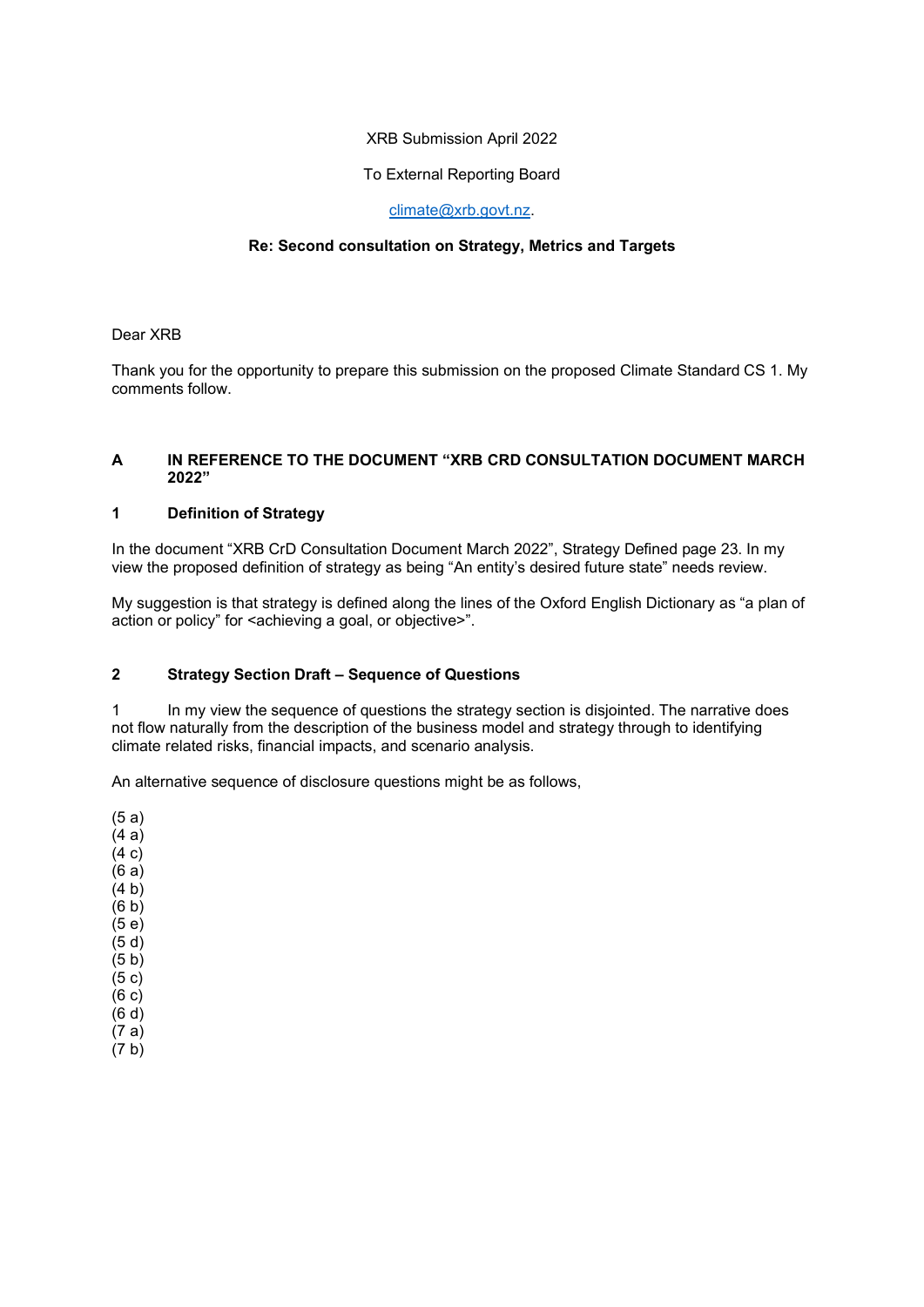# **3 Questions (5 C) and (6 C).**

Question (5 c). In my view it would clarify the narrative if the time frame of the term "actual" was defined. For example, "in the year ending March 2023 the actual financial impacts were …"

Similarly with question (6 c). In my view it would clarify the narrative if the time frame of the term "potential" was defined. For example, "in the year ending March 2024 the potential financial impacts are expected to be …" Or, another example, "in our medium-term time frame the potential financial impacts are expected to be …"

# **4 A Single Set of Short-, Medium- and Long-Term Time Frame Definitions**

In my view the time frames defined by the entity in (4 a) should apply across all disclosures. In other words, the time frames defined for capital deployment plans, strategic planning horizons, end points and scenarios should be consistent. For example, the short-, medium- and long-term time frames defined in (4 a) should be the same as the short-, medium- and long-term time frames, time horizons and endpoints for the scenarios defined in (7 a)

Likewise in questions (5 c) and (6 c) the time frame for actual and potential financial impacts should be the same as time frames defined by the entity in (4 a).

# **B TRAINING AND GUIDANCE**

1 It would be useful if the XRB prepared basic training and guidance materials for climate reporting entities and primary users. The tools and materials might be similar to the training and workshop materials available from the TCFD or other agencies.

1.1 It would be useful if the XRB prepared a high-level process flow chart or PowerPoint presentation of the steps a CRE will need to take to prepare their annual climate related disclosure. This would reference New Zealand circumstances, conditions, and regulations. This material could include guidance on documentation, record keeping, due dates, assurance, filing, supporting evidence, financial information, scenarios, etc. The material could reference the TCFD and other training materials. The TCFD's "Top Tips for Finance Teams" could be a starting point. This material could be made available, for example, through a link to a website.

1.2 It would be useful if the XRB prepared a climate related disclosure template. The disclosure questions, and space for responses, would be arranged logically under each of the four themes. The template would include provision for appendices, references, glossary of terms, etc. The disclosure template could be made available as a down-loadable word document, plain text document or a pdf file.

1.3 In one of the webinars I attended it was mentioned that some NZ industry sectors were developing climate related scenarios, specific to their sector. If XRB staff have knowledge of key contacts and the organisations who are responsible for preparing these scenarios could they make that information publicly available? For example, through a link to a website or a downloadable pdf. This would help CRE's and primary users in their search for relevant information.

1.4 Other ways to communicate guidance for CRE's could be by a series of training videos published on your website and/or YouTube. These could be simple PowerPoint presentations with talking heads and/or a voiceover.